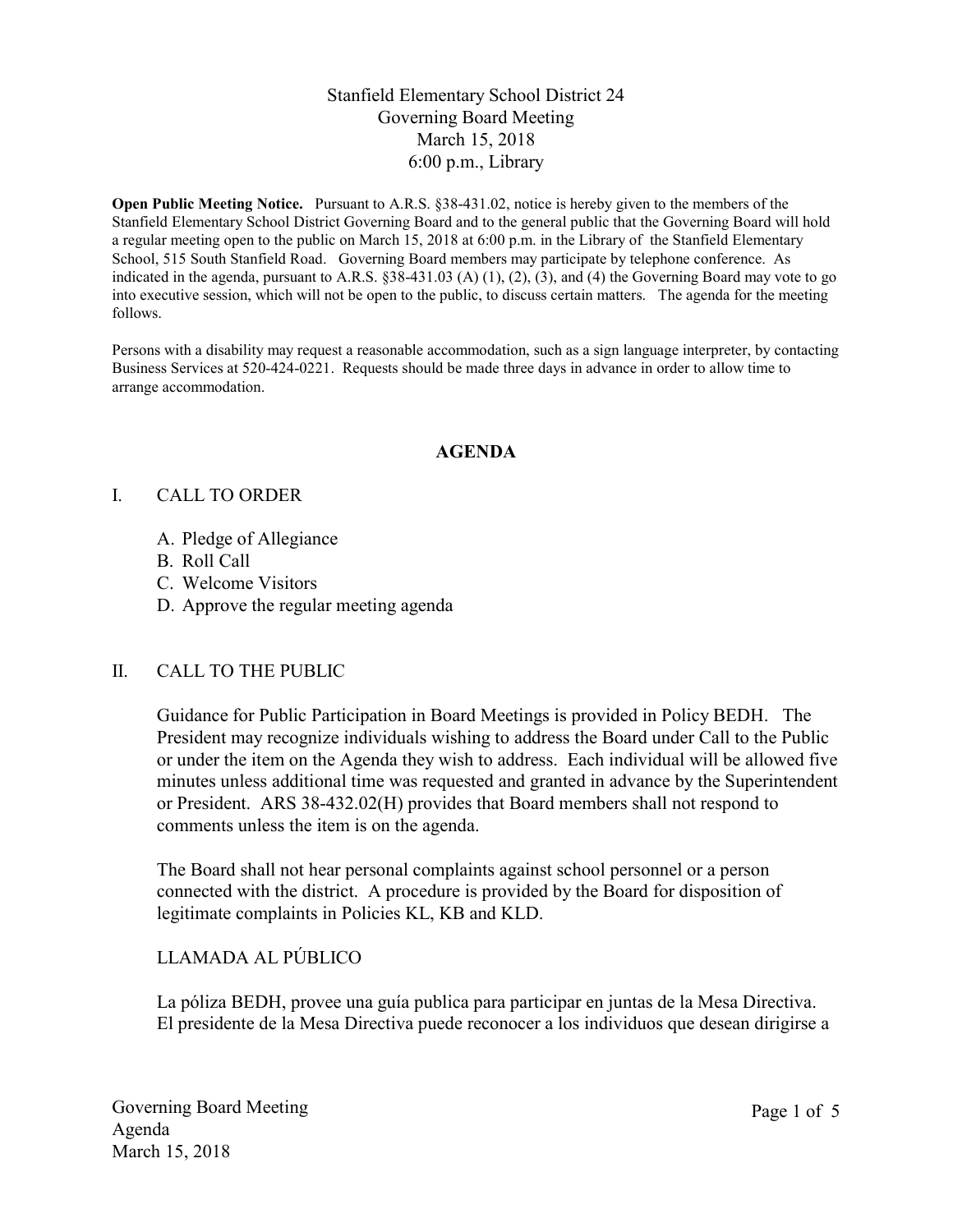la mesa bajo llamada al público o bajo el artículo en la agenda que desean tratar. A cada individuo se le otorgaran cinco minutos de tiempo, a menos que el Presidente o Superintendente le hayan concedido tiempo adicional por adelantado. La Póliza ARS 38- 432.02 dice que ningún miembro de la mesa responderá a ningún tipo de comentarios de temas que no estén en la agenda.

La mesa no oirá quejas personales en contra de personal de la escuela o personas que tengan alguna conexión con el Distrito. Para este tipo de quejas la mesa provee otro tipo de procedimientos para la disposición de quejas legítimas las cuales se encuentran en las siguientes Pólizas KL, KB, y KLD.

### III. APPROVAL OF MINUTES

Approve the February 8, 2018 regular governing board meeting minutes.

## IV. AWARDS AND RECOGNITIONS

A. Students of the Month

## V. REPORTS

- A. Superintendent's Report
	- 1. Auditor General's Report (Pages 1-2)
	- 2. Pinal County ESA Annual report
	- 3. Elections Cycle Timeline for November 2018 (Page 3)
- B. February Public Funds Expenditure Reports (Pages 4-7)
- C. February Student Activities Report (Page 8)
- D. Principal's Report (Page 9)
- E. Operations Support Services Reports (Pages 10-12)
	- 1. Maintenance
	- 2. Transportation
	- 3. Technology

### VI. NEW BUSINESS ACTION ITEMS – PERSONNEL

All hiring is pending satisfactory completion of background investigation, records verification, and fingerprint report.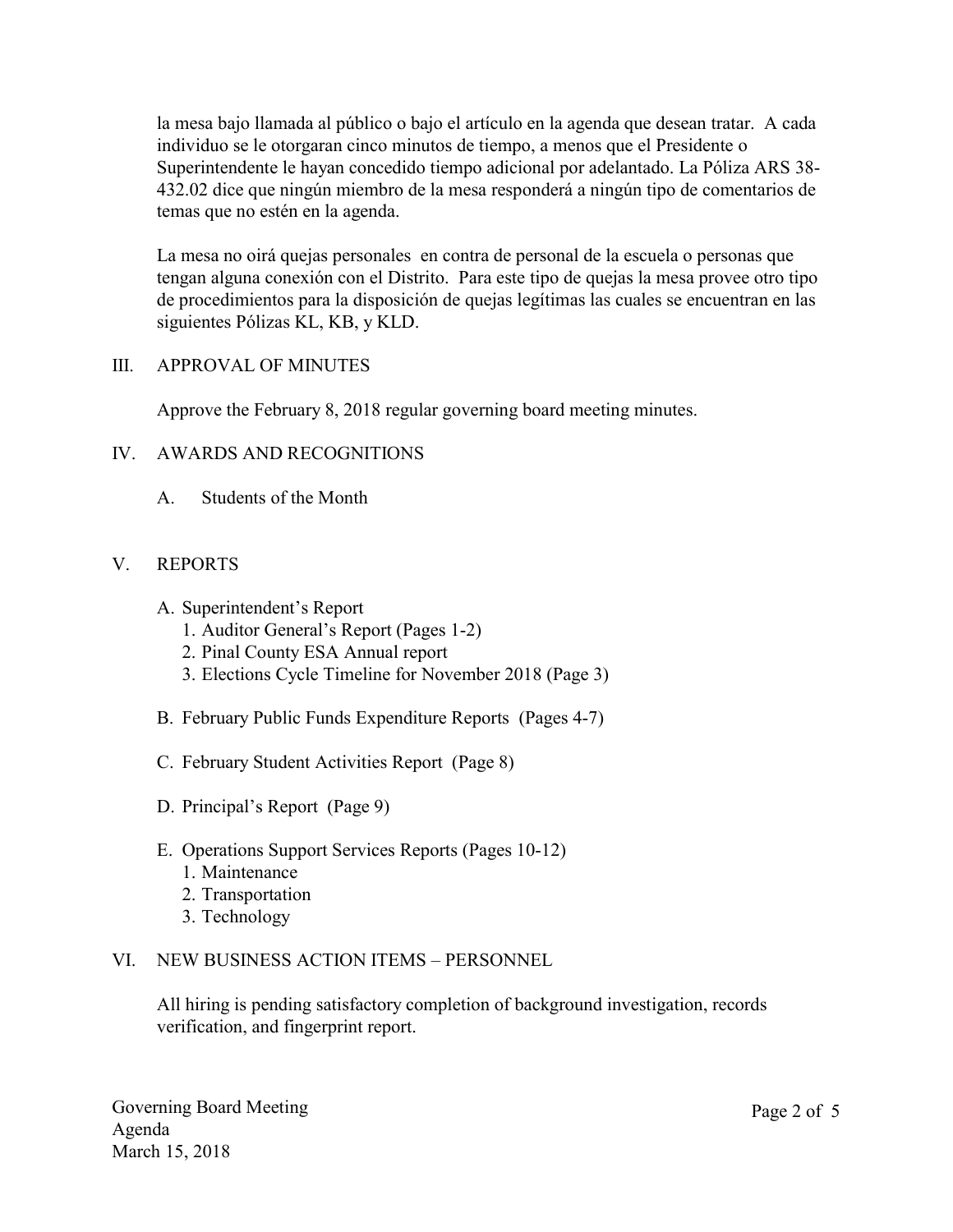- A. Accept resignation of Jose Reyes, Bus Driver, effective 02/12/2018 (Page 13)
- B. Approve contract renewal for school year 2018-19 Teacher Contracts:
	- 1. Paulette Allen-Chambers
	- 2. Michael Bailin
	- 3. Davina Castro
	- 4. JacquelineCollins
	- 5. Dimple Dagatan
	- 6. Tracy Dove
	- 7. Kay Marish Edulan
	- 8. Maria Garcia
	- 9. Kelly Grapp
	- 10. Adriana Hernandez
	- 11. Yvette Hernandez
	- 12. Karen Jasmin
	- 13. Linda Johnson
	- 14. Darrell Keel
	- 15. Stephonie Martin
	- 16. Elaine Matthias
	- 17. Shirley Nash
	- 18. Preeti Pachauri
	- 19. Rosemary Rodriguez
	- 20. Analise Rodriguez-Valdez
	- 21. Vera Sagor
	- 22. Raymond Scanapico
	- 23. Laura Scavo
	- 24. Tiffany Shaw
	- 25. Ellen Tembo
	- 26. Debra Wright
- C. Approve contract renewal Principal Contract for the 2018-19 school year for Christopher Lineberry
- D. Approve contract renewal Assistant Principal Contract for the 2018-19 school year for Elvira Massoud
- E. Approve rehire, Part-Time Variable Schedule Teacher Appointment, Learning Coach, for the 2018-19 school year, effective July 15, 2018:
	- 1. Kimberly Christie, Teacher, not to exceed 0.5 FTE at \$206 daily, prorated for partial days.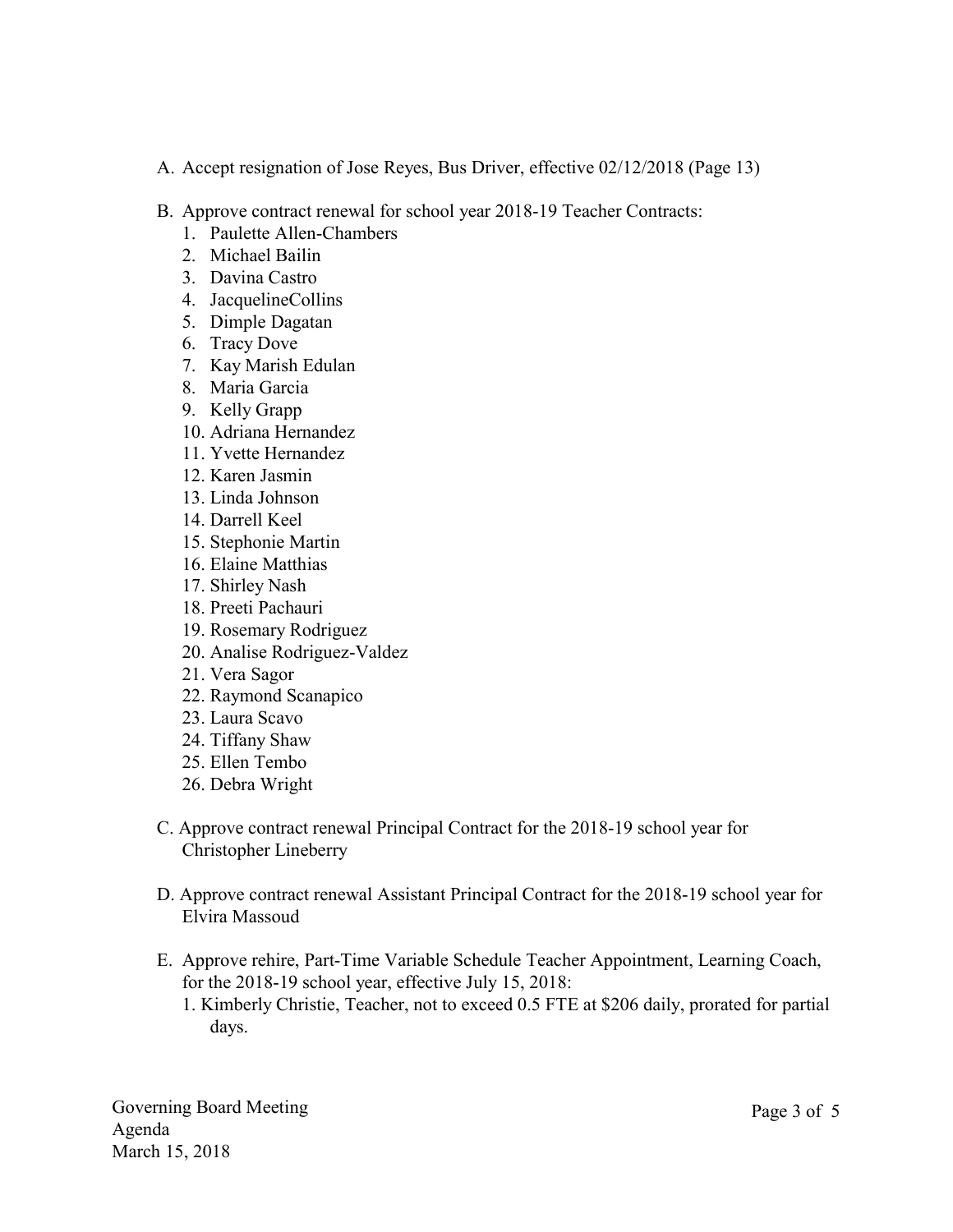- F. Approve rehire, Part-Time Variable Schedule Teacher Appointment, for 2018-19, effective July 15, 2018:
	- 1. Vera Koppinger-Renna, Teacher, not to exceed 0.5 FTE at \$200 daily, prorated for partial days
	- 2. Kathryn Cook, SAIS, Technology and Data collection support, not to exceed 0.4 FTE at \$200 daily, prorated for partial days
	- 3. Nancy Patterson, Teacher, not to exceed 0.4 FTE at \$200 daily, prorated for partial days
	- 4. Patricia Lannon, Teacher, not to exceed 0.5 FTE at \$200 daily, prorated for partial days
	- 5. Rosemary Rowe, Teacher, not to exceed 0.5 FTE at \$200 daily, prorated for partial days
- G. Approve 2018-19 student discipline hearing officers effective August 1, 2018: 1. Donald Roberts

 H. Approve 2017-2018 and 2018-2019 Continuous School Improvement Team Extra-Duty at the rate of \$25 per hr. for the following people:

- 1. Carrie Van Slyke
- 2. Vera Renna
- 3. Kim Christie
- 4. Stephonie Martin
- 5. Shirley Nash
- 6. Ellen Tembo
- 7. Linda Johnson
- 8. Kelly Grapp

VII. NEW BUSINESS ACTION ITEMS – BUSINESS

- A. Ratify approval of payroll vouchers
	- 1. PV18 \$144,574.77
	- 2. PV19 \$140,401.59
- B. Ratify approval of expense vouchers
	- 1. EV1826 \$83,123.51
	- 2. EV1827 \$67,425.88
	- 3. EV1828 \$32.73
- C. Approve the 2018-19 General Statement of Assurances with Olivia Rodriguez and Melissa Sadorf as authorized signers. (Pages 14-25)